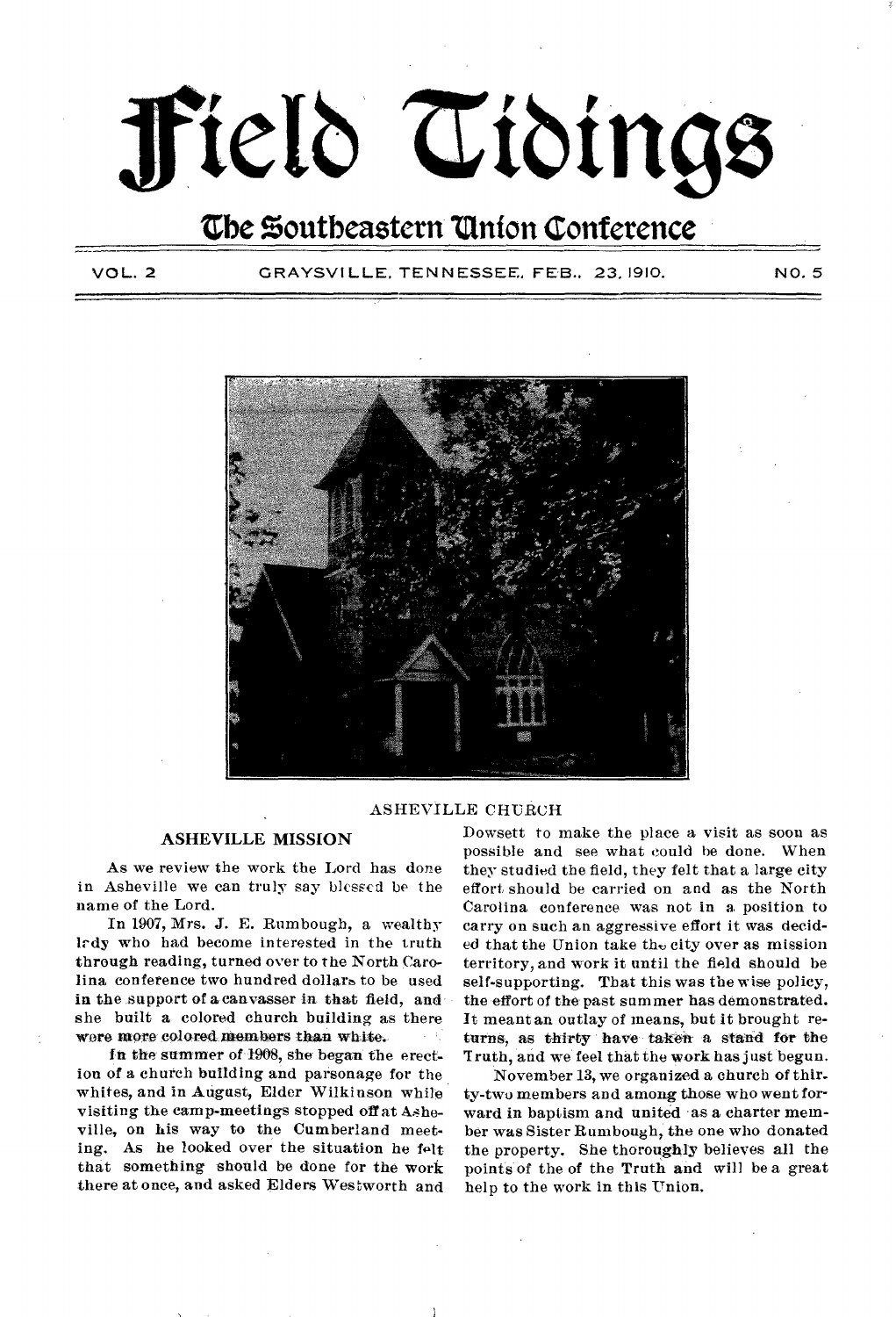ماريش

The value of the property that Sister Rumthe value of the property that sister Trum-<br>bough-turned over to the Union conference is  $$12,842.00$ , and in the near-future she expects to? build amaddition to the church to be-used as a school building. Last summer the expense of running the effort- was \$185.87, and the offerings and donations amounted to \$446.54. Of course this does not-include salary or the cost of the tents, seats, fixtures, etc, as these things mean a large expense to the Union conference.

 $\nabla$  We feel that the Lord has greatly blessed, for, besides organizing the church, we have a church school with twenty-four students, which means that the members are raising about \$40.00 a month besides. the regularexpenses and offerings.

The Asheville colored church has a membership of twenty-two and the church school-enrolment of about twenty, altogether there is a will unite in the near future will bring it up to . Petersburg to conduct a tent effort there. about seventy-five. The total tithe paid into \$324 53.

took charge of the music. There was harmony Miami. ready to receive the Truth, and have been unable to fill the' openings for Bible readings. in every detail of the work. Sister Annie Sufficool, an experienced Bible worker, from Wiscon $sin, is here now and has more openings for$ readings then she can fill.

The city .was ready for the, effort; and we have tried to follow the Lord's leadings. To His name is given all the praise for the success that has attended the efforts.

**I.** N. MARTIN.  $\emph{A}\emph{sheville}\emph{N}\emph{.}$  C.

### **FROM GEORGIA**

48 The boys are full of courage, and the work is moving along nicely. The tidings from the field are "very encouraging as we see how God can take frail hüman beings and make 'them a real blessing to the world. This should, it seems to me, inspire every one to lay hold on God by faith so that they, too, could be a blessing to poor humanity. Reader, are you not thankful that people who are poor in this world's goods can go forward in the Lord's work? We should not stay out of the work because we have no bank account, for just at this point God in His goodness tests us who are in needy circumstances, but let's be indeed Abraham's children. Now

it is said of Abraham that he believed God and it was counted unto him for righteousness. Rom. 4: 3. Beloved in the Lord: ,those of us who may have been reasoning with ourselves *thus*, if I hadenough to live on for a few munths or a year I'd go into the work now, and give it a trial; believe God- as did our father Abraham. Isa. 61:1-6.

### W.S. FULLBRIGHT, Field Agent.

### **FLORIDA ITEMS**

Three-tent efforts are to be conducted in our conference this season.

Elder J. W. Manns is now in East Palatka with the tent for the colored work.

total membership of fifty-four, and the ones who c. C. V. Achenbach, will, in a few days, go to St-Elder Parrnele in company with Brother

the Union treasury from Asheville amounts to L. Elder Webster and Brother Whitford have been We have found the hearts of the people: the meetings. Many favors have been granted Those associated with Mrs. Martin and  $\text{-}\mathbf{m}$ yself  $_\pm$  meetings has been given them free of charge. in the effort were Brother-and Sister W.O.Cluff At the close of the Lockhart effort Brother and Sister Amelia<sup>-</sup> Wehster. Prof. Spaul $\tilde{d}$ ing rSranson joined the forethren in their work at  $\mathcal{F}$  The meetings. in Miami have begun very busy in making necessary preparations for them by the people there. A lot on which to pitch the tent and lumber for use during the

> February 6, the fent effort in Lookhart closed with pleasing results. A church organization was perfected there consisting of 13 charter members. Otherstwill join soon. The new "church building was dedicated the following  $d\tilde{a}$ y, free from debt.  $\tilde{a}$

Excellent reports came from all the Sabbath-schools last quarter. The Jacksonville church headed theflist in the largest amount of offerings. \$31.00 was given by\_ this one school

The total offerings from the schools the last quarter were \$22e.63 all of' Which goes to the needy mission fields, One hew'school was added to the list.

Orders are coming in from some of our church missionary secretaries for tracts, magazines, books, etc, to be used in missionary work. Let all the missionary' secretaries' become enthused and magnify the office to which they have been chosen.' Let us revive the old time tract society work. A live church is a working church.

Several of the "King's Messengers" met with the Bartow church last Sabbath. Their testimonies were beaming with cheer-and courage. Their reports were wonderful and show plainly that the hearts of the people are being prepared to receive this precicus truth: Brother S. T.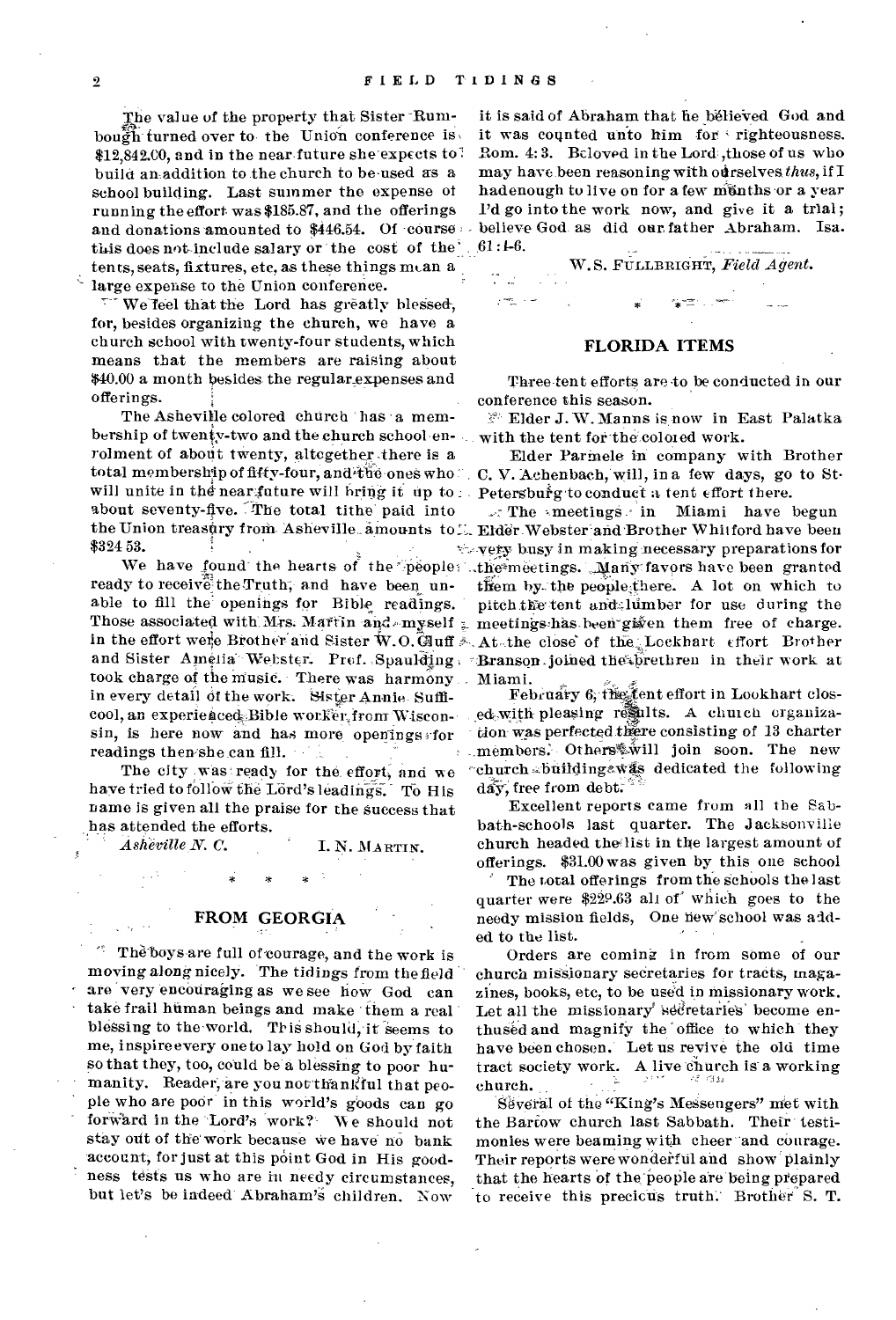$\bar{D} \bar{N}_\mathrm{B}$ 

 $\therefore$  Page, who formerly was connected with the canvassing department in this conference, has again resumed the work-and is meeting, with excellentsucceSs.,Watchthe canvasser's report in Field Tidings from week to week.

### PLANTING, TIME IN FLORIDA,

If we were to take a ride through the country at this time of the year in Florida we would find the people very busy plowing and preparing the soil for the spring gardens and crops.

The other day while out for a ride and seeing so many employed in this way, it called to my mind one of the little meetings with the children at our last camp-meeting. That day was set apart for missionary-day with the children and they came with their offerings to lay on the altar for Jesus. It did us all good to see their little faces beam with delight as: in their little hands they were holding closely something for the Lord. Some of the shining dollars their hands were to sinall to cover.

After collecting these offerings, which amounted to over nine dollars, opportunity was given them to tell how they had gotten their money to bring. We noticed that it was nearly all from one Sabbath-school in this conference. They had started with five cents each. With this they had planted a little garden of pea n its, cotton, or vegetables and from which some had, made two dollars. Some had done one thing and some another, having only a mite to commence with. I was thinking that if every Sabbath-school in the conference, along with our isolated ones; would all do as well as the Jennings Lake Sabbath-school ,last year, what a nice offering the children would be able to bring at our next camp-meeting. What a happy day it would be, for them.

As I watched the people at work tilling the soil I wondered how many of the little' folks in this conference are at work in their gardens for the Lord this year. How many of the Sabbathschool superintendents, teachers, and parents are encouraging the' children in this way? "Train up a child in the way he should go: when he is old, he will not depart from it." We may , think that if we have,our children' attend all the services on the Sabbath-day we are training them for the Lord. There is a practi cal side to the Christain's life. Work goes with faith. The foreign missionary finds in his new field there is something to de besides- preach, sing, and do Bible work. He must be effectual in the practical part of fife.

-May the children, and all, look at the life of

'Christ. His early days were spent in toiling with his father, and yet at the, early age of 12, he said, "Wist ye not that I must be about my father's business?"

Children, we all have a busines for the Lord. We must help in carrying this Gospel to all nations. How many of the children in Florida can have a missionay garden this year for the Lord? Let us see what an offering we can bring to the camp-Meeting this year as e. result of our work. If we are situated  $\omega$ where we can not have a garden we can do something else. One little girl made holders and brought a shining dollar.  $\bar{t}$  ,  $\bar{t}$ 

Encourage the children.. In earning their own money they will-know better how to value their offering ard something of the plan of sal-, vation, and what it means to carry. the Gospel to every:kindred, nation, tongue and people. •

:"And, behold I come quickly; and my reward.is with me to give every man according as his work,shall be." Mrs.  $R_{4}G$ . STRINGER.

## CANVASSERS INSTITUTE, WOOD- -RUFF; SOUTH CANOLINA

Canvasser's institute for South Carolina closed February 5. Nine canvassers exclusive of the teachers were present. A very pleasant and profitable session was had; courage and renewed zeal have come to all. Fhei class. drill was conducted by Brother Gallion, on Great Controversy, and several will begin work at once with this book while others will commence a little later• Two companies will be immediately formed. One will operate at Union, the other at Chester. I fully expect a, mighty increase in work and in results in our field. The good spiritof brotherly love and unity prevails. Brother Gallion, our state canvassing agent, has the good will and confidence of all, and he is planning aggressive work all along the line.. Courage is the watchword, success our purpose, the salvation of • precious souls our object.. Each of the canvassers purposes to do what he can, not only himself to work in the vineyard, but to help re-enlist others.

All.express appreciation of the kindness and hospitality of Brother and Sister Rahn in opening their large and commodious house to the free use of those in attendance. T. H. JEYS.

### CANVASSING REVIVED

I am sure we all are glad to see the progress the canvassing work is making in  $Florida$ . Surely nothing is impossible with the Lord,